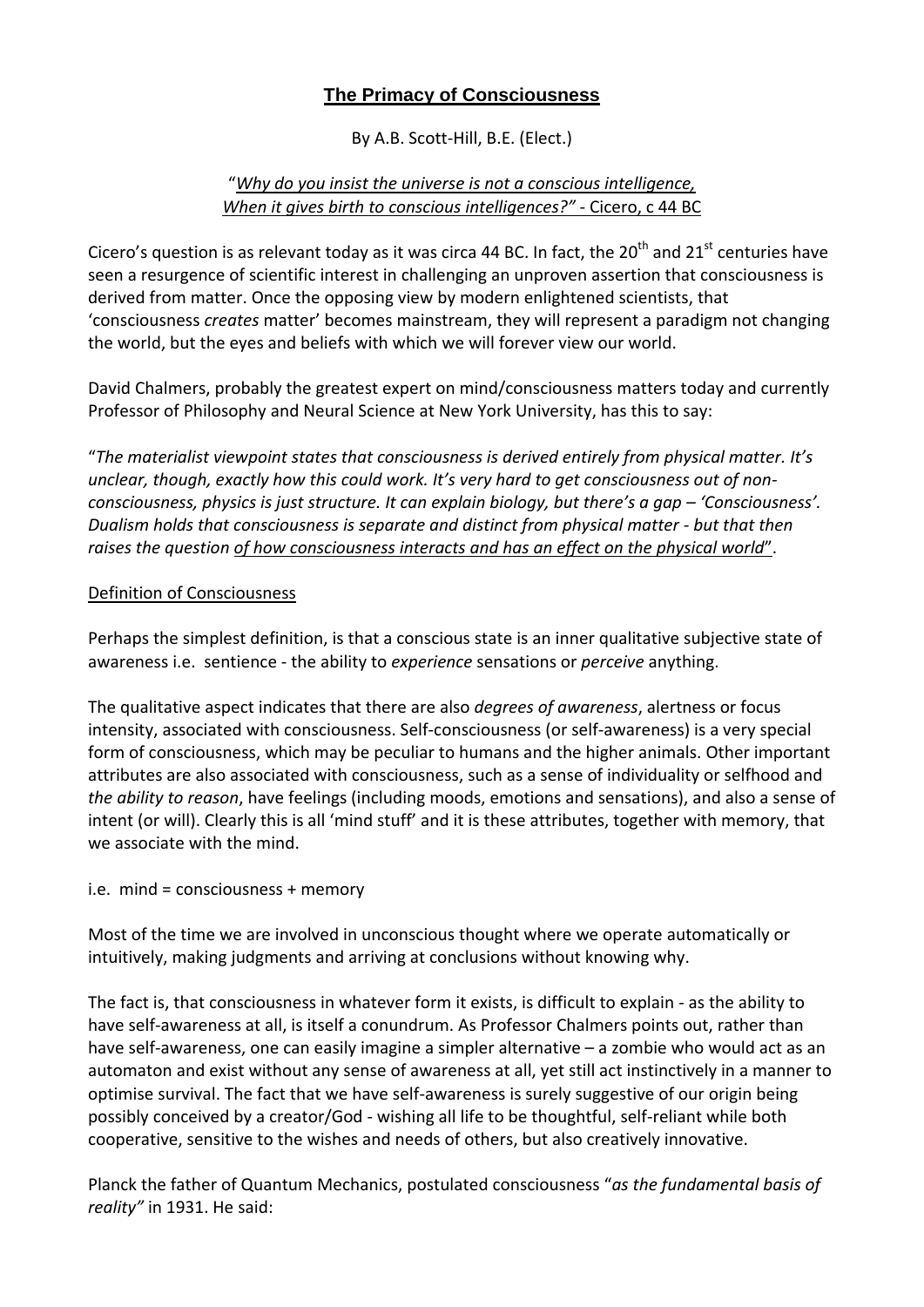*"I regard consciousness as fundamental. I regard matter as derivative from consciousness. We cannot get behind consciousness. Everything that we talk about, everything that we regard as existing, postulates consciousness."*

## How Consciousness Interacts and has an Effect on the Physical World.

Every student who studies quantum physics studies the famous "double-slit" experiment, which was first carried out by Thomas Young in 1903. It was originally aimed at determining whether electrons exhibit a wave characteristic as well as a particle nature. It involves the firing of electron(s) aimed at a double slit and observing the light pattern produced on a background screen.

The surprising experimental results, have since been confirmed by other experiments. It was not the fact that the experiment successfully revealed that all sub atomic particles can exhibit either a wave or a particle nature, but the fact that the experiment showed that until such time as the experimenter observed the outcome on the target screen, the electrons merely existed as probabilities. When a particle goes through the apertures, it behaves like a bullet, passing through one slit or the other. But if no one observes the particle, it exhibits the behaviour of a wave and can pass through both slits at the same time. This, and other experiments tell us that unobserved particles exist only as *waves of probability*. *When observed by a conscious observer, the wave function collapses and the electron is actualised into reality*.

Robert Jahn, a highly respected researcher and plasma physicist who founded the Princeton Engineering Anomalies Research Lab (PEAR) in 1979, relates this to a useful concept of consciousness - space and time, by explaining that pure energy, as it exists at the quantum level, does not have the separateness of space or time, but exists as a vast continuum of fluctuating charge. In contrast, *our consciousness* has the dual capability of exhibiting either a particle type nature with a definite position in space or time, or a quantum probability wave characteristic, independent of space or time. By the simple act of conscious perception and choice, we bring our conscious energy to create individually and collectively *separate objects,* that exist in space and time. By this means, we continuously and unconsciously create our own perceived separateness and physical reality based in time.

It is also interesting to realise that what this experiment indicates is similar to what we already accept as characteristic of our daily life i.e., that unconsciously, we make an instant choice between probabilities to determine *our probable future* as an automatic unconscious action, typically by making many unconscious decisions daily and instantly e.g. deciding to drive down the road to go shopping, but without any conscious awareness. Thus, we have no awareness whatsoever of the millions of incredible decisions our unconsciousness makes for us daily in operating our body protecting us from harm by instinctive and automatic actions, none of which rise to our conscious mind. This double-slit experiment indicates that in addition, that as a consequence of our *unconscious participation* in the world around us, we have the capability to form ourselves actual physical *particles* as well, as Professor Robert Jahn describes above.

Consciousness observation/participation therefore makes us creators of our reality, both for ourselves and *collectively* with others within our universe system.

The double-slit experiment has been repeated thousands of times using not just subatomic particles like electrons, but particles as large as small molecules ("buckyballs"), and in every case the results were the same. Since molecules and all subatomic particles form all matter in the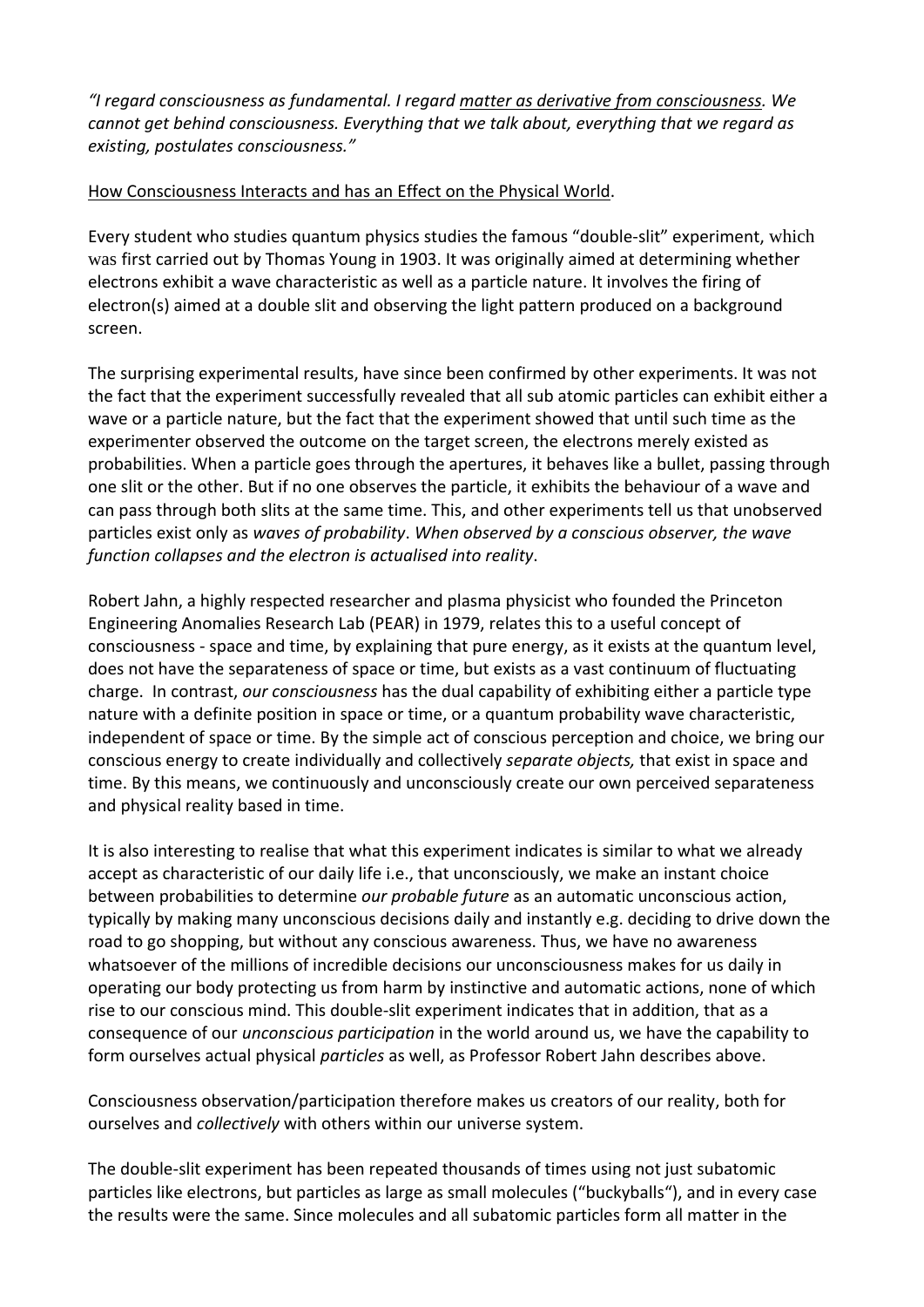universe including all life itself, all solid physical reality including our individual "events", *are created by consciousness.*

*Mind therefore is primary and matter a creation of mind*. In other words: "*consciousness creates reality".* 

Thus, since we have determined that mind must be primary, and all material objects formed by mind, we have reached (using scientific experiments and laws), the same ancient philosopher's Cicero's conclusion in 44 BC., *that the universal conscious intelligence* (i.e. the non-anthropic descriptor often used for God) *gives birth to conscious intelligences* - us!

Professor Robert Lanza, the inventor of cloning and heralded as the modern Einstein of Biology, has this to say about mind/consciousness in an Appendix of his book "Beyond Biocentrism: Rethinking Time, Space, Consciousness and the Illusion of Death."

"*The brain is a physical object occupying a specific location. It exists as a spatio-temporal construction, and other objects like tables and chairs are also constructions, which are located outside the brain.*

*However, brain, tables and chairs also exist in the "mind."* 

*The mind is what generates the spatio-temporal construction in the first place. Thus, the mind refers to pre-spatio-temporal.*

*You experience your mind's image of your body, including your brain, just as you experience trees and galaxies. Thus, those galaxies are no further away than the brain or your fingertips. But, the mind is everywhere. It is everything you see, hear, and sense – otherwise you couldn't be conscious of it.*

*The brain is where the brain is, and the tree is where the tree is. But the mind has no location. It is everywhere you observe, smell or hear anything".*

Since Lanza states that mind is "everywhere", it's reasonable to assume that he considers our minds are non-physical entities, and therefore (unlike our bodies), subject to the laws of quantum physics. One of the amazing properties of quantum physics is that distance is irrelevant, as in this mode the universe acts like a hologram, in which every tiny portion contains all the information of the whole, and in a sense, everything is adjacent to everything else ("entangled"). Also, time is non-existent! - exhibited by the fact that it forms no part in quantum equations.

When we die therefore, our body being subject to Newtonian and Einsteinian physics and laws, decays. However, mind/ consciousness/soul being non-physical, survives unaffected by death or decay. Therefore, our mind continues on unscathed. Equipped with mind/consciousness and soul and, instead of a body, presenting as a non-physical entity, it is therefore very easy to argue scientifically that we could easily experience an afterlife and be *immortal* for, as "light beings" - (just as is the case of an individual or collective group of photons) we would simply not experience time, except again during another physical reincarnation.

Summarising, two important principles follow from the above:

1 Consciousness is prime, therefore a superior consciousness must have established the universe including all life.